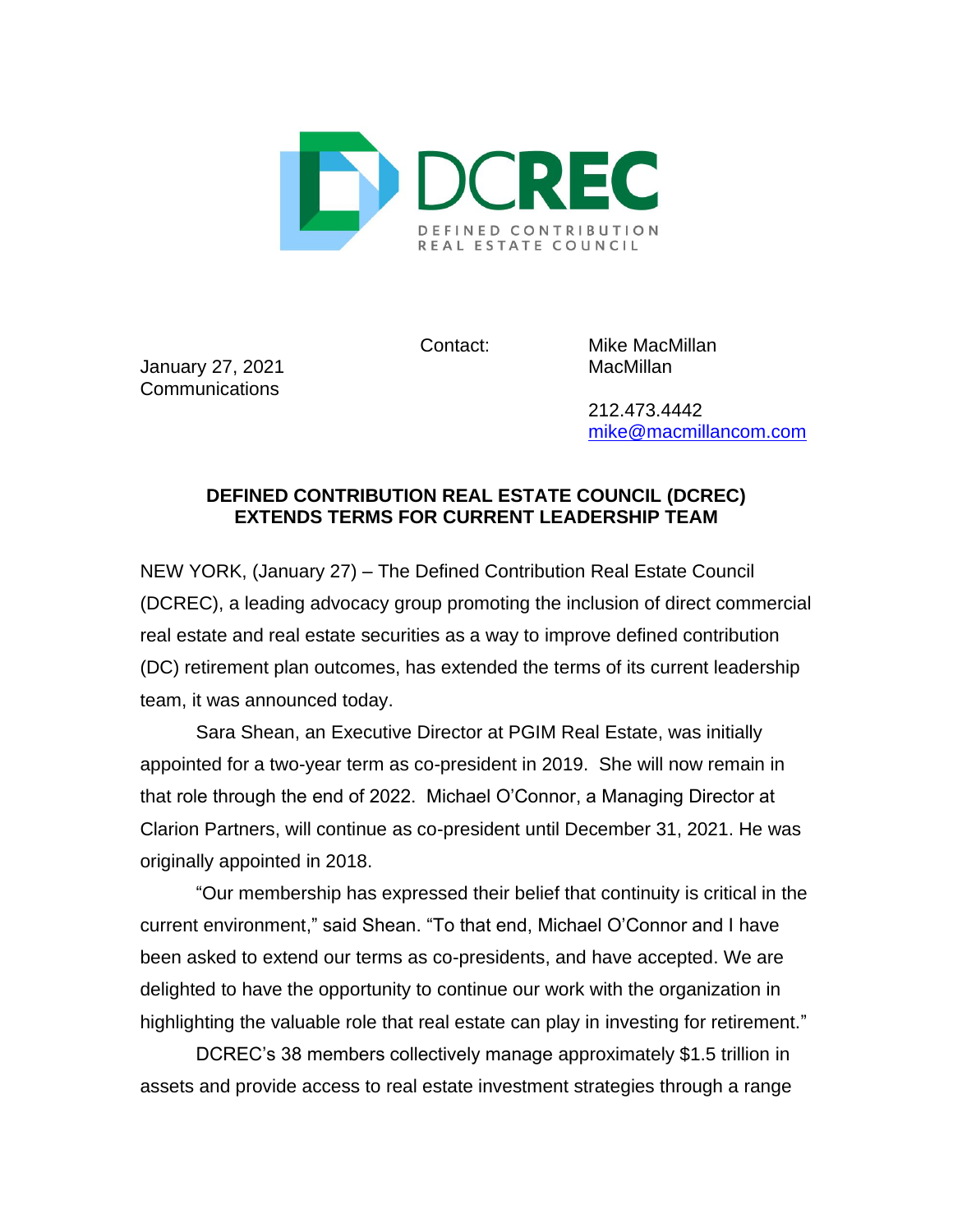of products offered to defined contribution plan sponsors and asset allocators. Research sponsored by DCREC has shown that real estate assets have the ability to improve long-term retirement outcomes; direct private investment in real estate assets in DC plans now top \$50 billion, with billions more invested in Real Estate Investment Trusts (REITs) either directly or as part of target date fund (TDF) allocations.

"This has been a challenging year for everyone on many levels," said O'Connor "Fortunately, we have been able to stay connected and keep our DCREC initiatives moving forward. As we head into 2021, Sara and I are excited to continue our work supporting the role of real estate in helping to address the income and diversification challenges faced by retirement plans and their participants."

In addition to Shean and O'Connor, all other DCREC committee officers and co-chairs will remain in place, with Aki Dellaportas, Senior Vice President – Financial Operations and Analysis at Heitman, joining Mackenzie Clouse as cochair of the Finance & Valuation Committee.

The full roster stands as follows:

## **Officers**

**Co-President** Sara Shean, PGIM Real Estate Michael O'Connor, Clarion Partners **Co-Secretary**

Ian Matthew, TIAA Lennine Occhino, Mayer Brown **Co-Treasurer** Jodi Fiser, LaSalle Investment Management Anne-Marie Vandenburg, DWS

## **Committee Co-Chairs**

**Best Practices Co-Chair** Rob Palmeri, UBS Asset Management Tim Bolla, BentallGreenOak

Howard Margolis, Clarion Partners Kevin Ryan, Manulife/John Hancock

**Marketing Co-Chair**